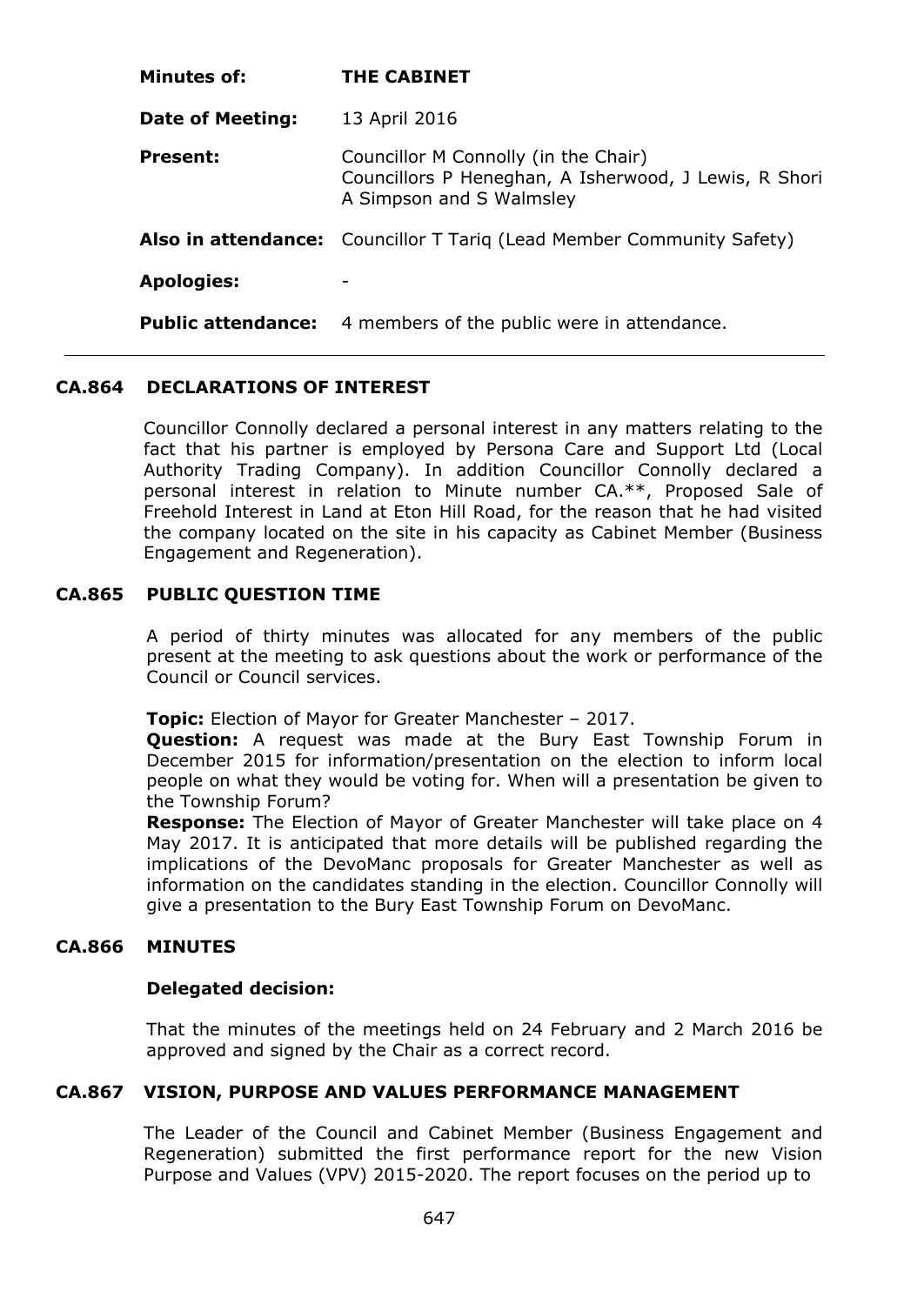the end of Quarter 3, 2015/2016 and the approach that will be taken in the coming years. The success measures contained in the report will be used to show how the work undertaken by the Council is contributing to the six corporate priorities.

## **Delegated decisions:**

- 1. That the report be noted.
- 2. That the workshops that have taken place around the Vision, Purpose and Values document and proposals for the development of outcomes and future success measures be noted.
- 3. That approval be given to incorporate the key actions from the Visions, Purpose and Values document into Cabinet Portfolio Workplans.

### **Reason for the decision:**

The Vision, Purpose and Values report sets out the strategic direction for the Council over the next five years.

## **Other option considered and rejected:**

To amend or reject the recommendations.

## **CA.868 BURY TOWN CENTRE AND NIGHT TIME ECONOMY STRATEGY AND ACTION PLAN**

The Cabinet Member (Resource and Regulation) submitted a report seeking approval to the draft Bury Town Centre Evening and Night Time Economy Strategy.

The Strategy seeks to strengthen existing partnership working amongst all those involved including key agencies and business to maximise the benefits. Work will then focus on raising the profile of Bury Town Centre as a popular visitor location by improving public perception, increasing the diversity of the offer as well as maintaining and improving standards.

### **Delegated decision:**

That approval be given to the Evening and Night Time Economy Strategy and associated Action Plan.

### **Reason for the decision:**

The Strategy will contribute towards the priority of maintaining a strong local economy (day and night time) and contribute towards maintaining Bury's position as a premier destination for retail, leisure tourism and culture in line with the Council's wider Vision, Purpose and Values.

# **Other option considered and rejected:**

To reject the recommendation.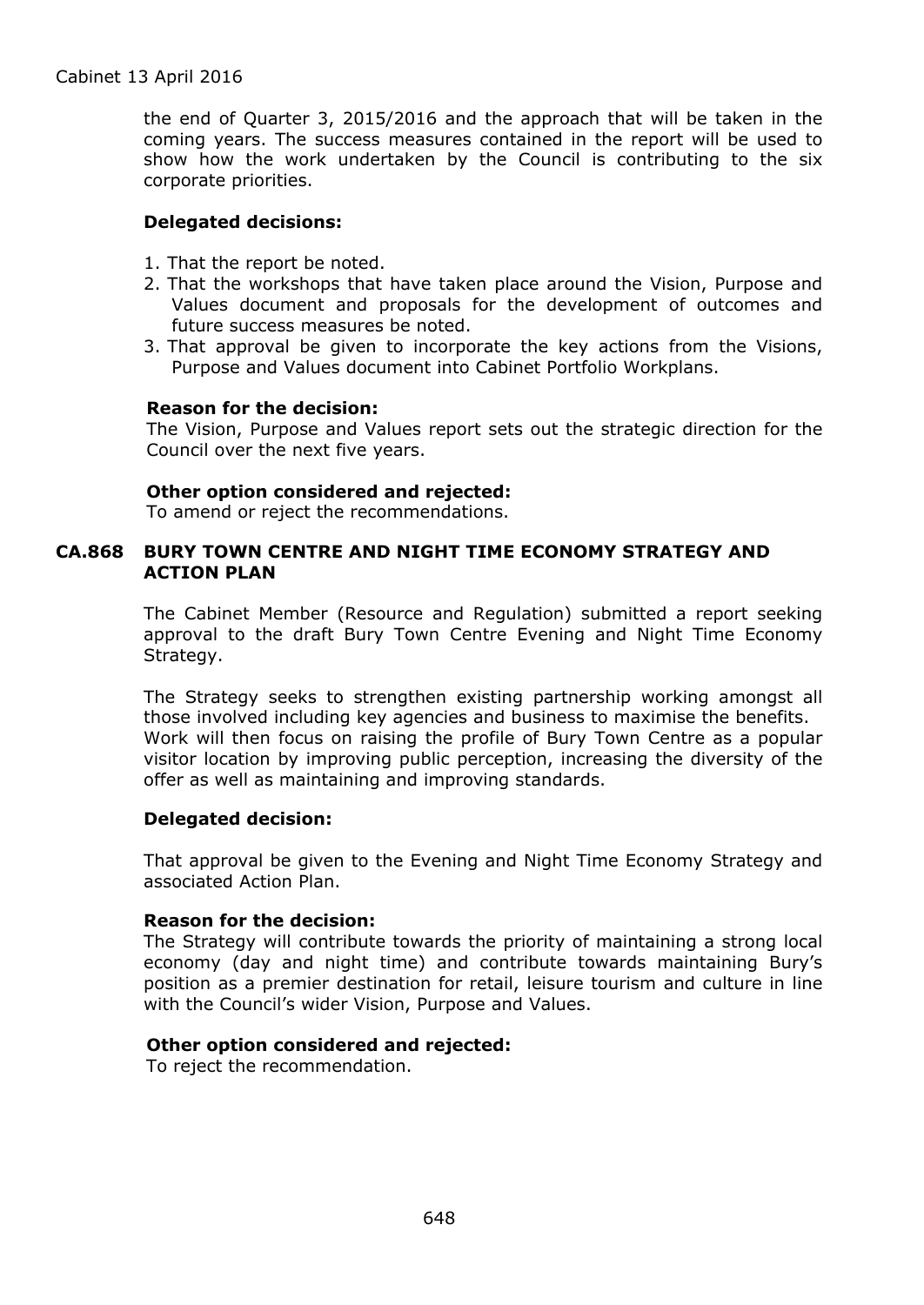## **CA.869 ANTI-SOCIAL BEHAVIOUR PROGRESS UPDATE AND REVISED STATEMENT OF POLICY AND PROCEDURE**

The Lead Member for Community Safety submitted a report outlining progress on the use of powers and multi agency working arrangements and seeking approval for a revised statement of policy and procedure in relation to Anti-Social (ASB) Behaviour. The report included a number of recommendations to ensure that the Council is able to continue to develop a response to ASB within the capacity and resources available to local agencies. The report also outlined the work undertaken to tackle (ASB) following the implementation of the Anti-Social Behaviour, Crime and Policing Act, 2014.

# **Delegated decisions:**

- 1. That the progress made in the implementation of the new tools and powers, including the role of the Joint Engagement Team and the Cost Benefit Analysis undertaken by New Economy, be noted.
- 2. That approval be given to continue work to embed and develop the new tools and powers in the Borough, including further development of a robust partnership performance framework for anti-social behaviour.
- 3. That further consideration be given to the feasibility of Six Town Housing and other social landlords becoming direct agents of the Council for the purposes of issuing Community Protection Notices, in accordance with provisions within the Anti-Social Behaviour, Crime and Policing Act 2014 and the Anti Social Behaviour (Designated Persons) Order, 2015.
- 4. That approval be given to the Community Safety Manager continuing to work with other Council departments to explore the potential use of Community Protection Notices.
- 5. That approval be given for the Community Safety Manager to continue work with partners through the Joint Engagement Team to ensure effective planning for the conversion of Designated Public Place Orders into Public Space Protection Orders within the next two years (to ensure statutory compliance).
- 6. That approval be given to the development of the Joint Engagement Team to ensure it enhances and supports the future locality working model being developed for Bury.
- 7. That approval be given to the revised Anti-Social Behaviour statement of policy and procedure as detailed in Appendix B of the report submitted.

# **Reasons for the decision:**

- 1. The provisions of the Act enable the Council and its partners to tackle antisocial behaviour more effectively.
- 2. Independent evaluation of the JET, including Cost Benefit Analysis, provides a strong basis upon which to support its ongoing development ( within the context of the future locality working model)
- 3. The revised statement of Policy and Procedure will provide a framework to tackle ASB taking into account changes in legislation.

# **Other option considered and rejected:**

To reject the recommendations.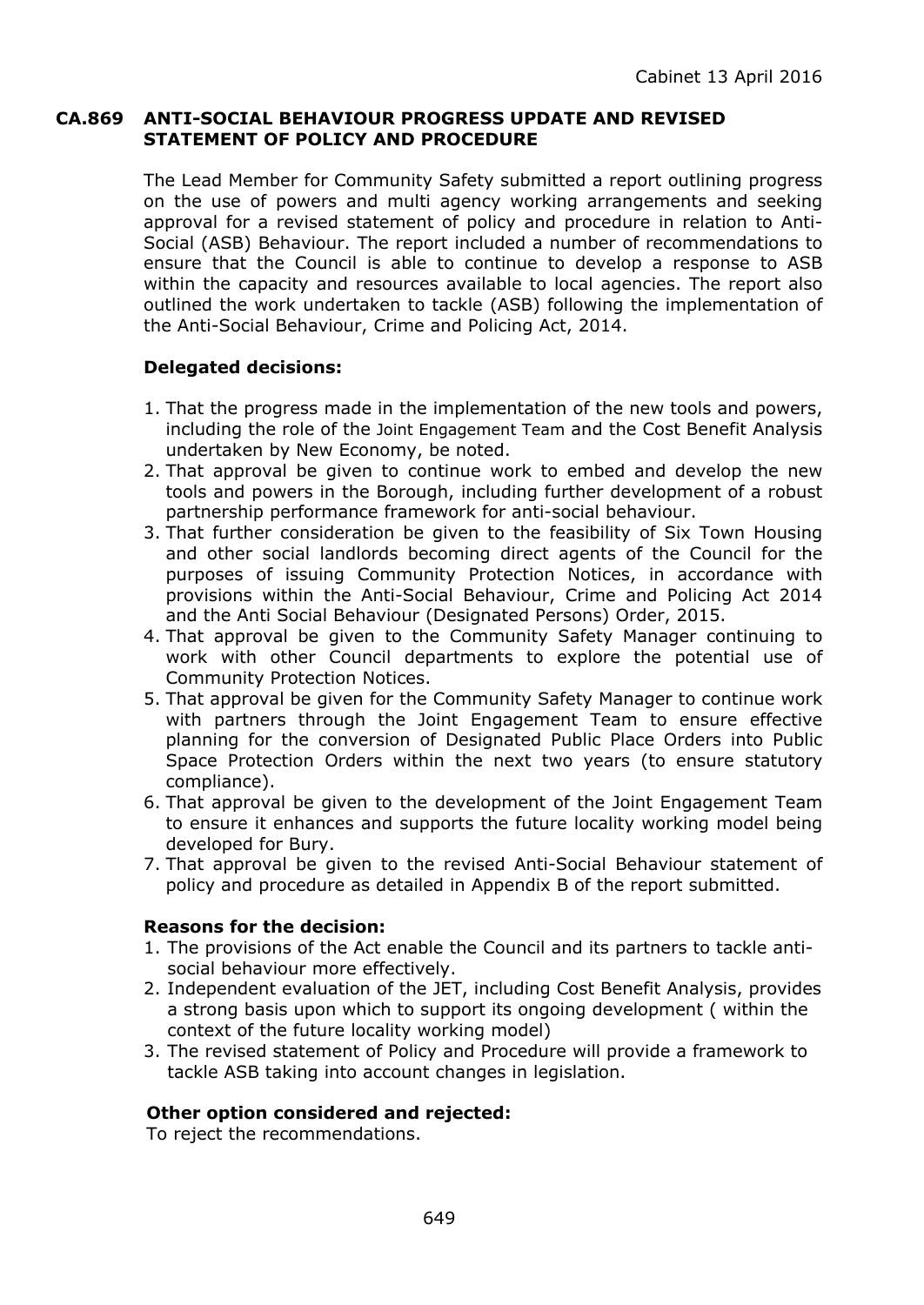### **CA.870 TALENT MANAGEMENT STRATEGY 2016-2020**

The Cabinet Member (Cabinet Member for Resources and Regulation) submitted a report presenting the Talent Management Strategy which outlines how the Council aims to plan for, resource and develop employees to reach their potential and to meet the challenges and opportunities over the coming five years. This is a fundamental strategy for achieving the Council's corporate aims and the aspirational objectives of the Council's People Strategy. The Strategy also set out how the Council will manage the risk of not having the right skills and behaviours in the right place at the right time. It also builds on the Council's strengths in these areas, identifies gaps in practice and strategies for tackling the gaps particularly with relation to succession and workforce planning.

## **Delegated decision:**

- 1. That approval be given to the Talent Management Strategy 2016 -2020.
- 2. That approval be given to the proposed introduction of succession planning on a pilot basis as detailed in Appendices 2 and 3 of the report submitted.

#### **Reason for the decision:**

This provides the direction and framework for the Council's talent management policies and practices for the next five years.

### **Other option considered and rejected:**

To reject the recommendations.

# **CA.871 MINUTES OF AGMA EXECUTIVE BOARD AND GREATER MANCHESTER COMBINED AUTHORITY**

The minutes of the meetings of the Joint Greater Manchester Combined Authority and AGMA Executive Board and the Greater Manchester Combined Authority held on 26 February 2016 were submitted.

#### **Delegated decision:**

That the minutes of the meetings of the Joint Greater Manchester Combined Authority and AGMA Executive Board and the Greater Manchester Combined Authority held on 26 February 2016 be noted.

# **CA.872 EXCLUSION OF PUBLIC**

### **Delegated decision:**

That in accordance with Section 100(A)(4) of the Local Government Act 1972, the press and public be excluded from the meeting during consideration of the following item of business as it involves the likely disclosure of exempt information as detailed in the condition of category 9.